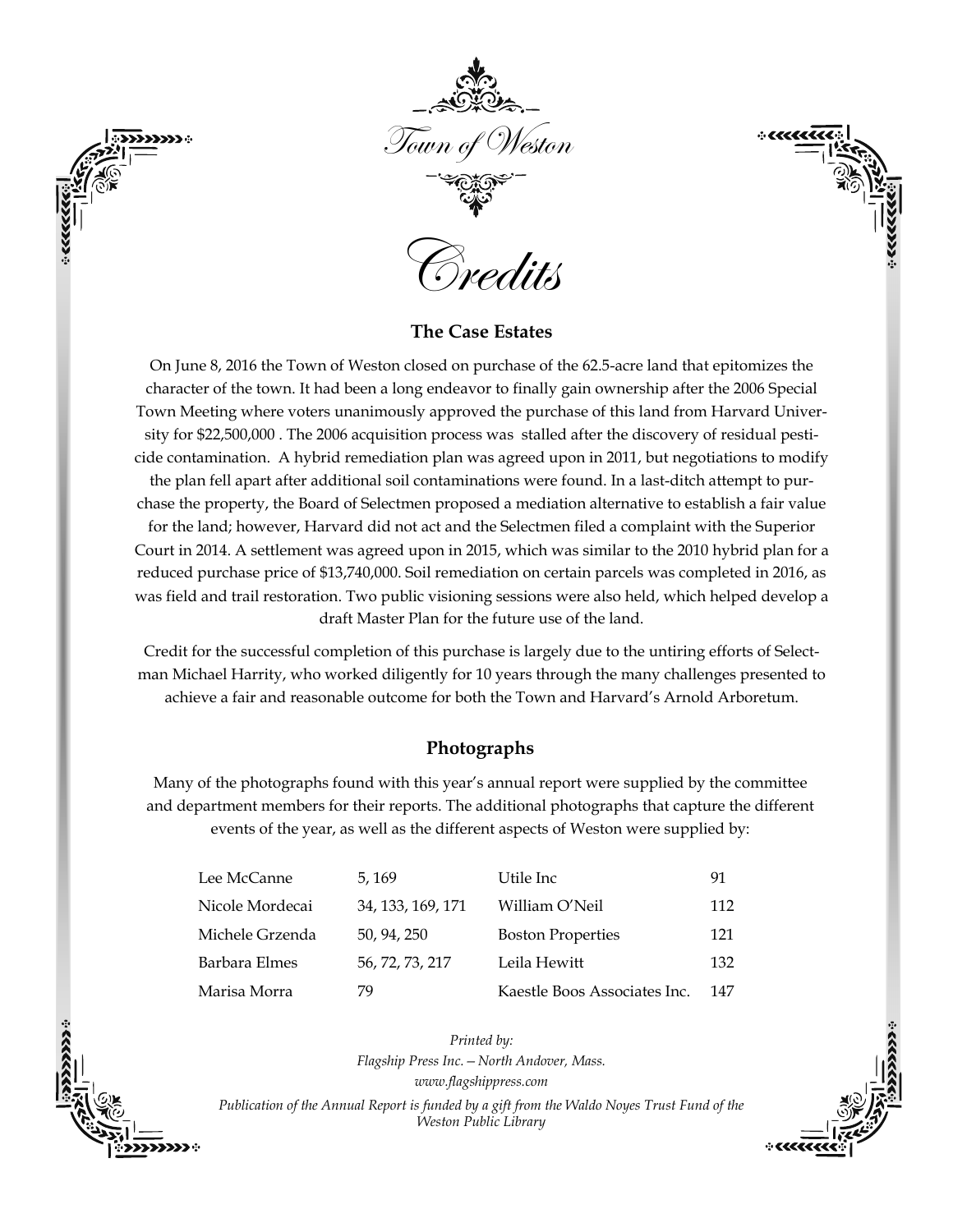### **TABLE OF CONTENTS**

| <b>TOWN DIRECTORY</b><br><i>inside covers</i> |                | <b>Emergency Management</b>             |
|-----------------------------------------------|----------------|-----------------------------------------|
| <b>CREDITS</b>                                | $\overline{2}$ | Fire Department                         |
| <b>TOWN STATISTICS</b>                        | $\overline{4}$ | Parking Clerk                           |
| <b>STATE OFFICIALS AND</b>                    |                | Police Department                       |
| LEGISLATIVE REPRESENTATIVES                   | 5              | Animal Control Officer                  |
| OFFICERS OF THE TOWN                          | 6              | Traffic and Sidewalk Committee          |
| CALENDAR OF MEETINGS                          | 8              | <b>DEPARTMENT OF PUBLIC WOR</b>         |
| <b>GENERAL GOVERNMENT</b>                     | 9              | Public Works Administration             |
| Board of Selectmen                            | 10             | Town Engineer                           |
| Licenses Issued by the Selectmen              | 16             | <b>Highway Division</b>                 |
| Select Votes of the Selectmen                 | 17             | Park and Cemetery Division              |
| Agricultural Commission                       | 31             | Solid Waste and Recycling Division      |
| Cable Advisory Committee                      | 31             | <b>Stormwater Division</b>              |
| <b>Environmental Baseline Committee</b>       | 32             | Tree Warden                             |
| <b>Information Systems Department</b>         |                | 33 Vehicle Maintenance Division         |
| Memorial Day Committee                        |                | 34 Water Division                       |
| Permanent Building Committee                  | 35             | <b>HEALTH AND HUMAN SERVICE</b>         |
| Public Spaces Committee                       | 39             | Weston Affordable Housing Trust         |
| <b>Registrars of Voters</b>                   | 40             | Board of Health                         |
| Town Clerk, Official Records                  | 41             | Council on Aging                        |
| Tree Advisory Group                           | 46             | East Middlesex Mosquito Control Pr      |
| Trustees of the Merriam Fund                  | 47             | <b>Elderly Housing Committee (Brook</b> |
| West Suburban Veterans' Services              | 48             | School Apartments)                      |
| Weston Alternative Voting Exploratory         |                | Housing Partnership                     |
| Committee                                     | 49             | Regional Housing Services Office        |
| LAND USE, PLANNING AND ZONING                 | 51             | <b>CULTURE AND RECREATION</b>           |
| Case Campus Master Plan Committee             | 52             | Weston Cultural Council                 |
| <b>Community Preservation Committee</b>       | 54             | Weston Public Library                   |
| CPA Fund Revenues and Appropriations          | 57             | <b>Recreation Department</b>            |
| <b>Conservation Commission</b>                | 59             | Recreation Master Plan Steering         |
| <b>Crescent Street Historic</b>               |                | Committee                               |
| <b>District Commission</b>                    | 66             | <b>SCHOOLS</b>                          |
| <b>Historical Commission</b>                  | 67             | School Committee                        |
| Department of Inspectional Services           | 76             | Minuteman High School (regional)        |
| <b>Inspectional Services Summary Report</b>   | 77             | <b>Weston Veterans Memorial</b>         |
| Josiah Smith Tavern/Old Library               |                | <b>Educational Fund Committee</b>       |
| Working Group                                 | 78             | <b>CONDENSED TOWN RECORDS</b>           |
| Open Space and Recreation Plan                |                | <b>FINANCIAL REPORTS</b>                |
| Committee                                     | 80             | <b>Finance Committee</b>                |
| Planning Board                                | 81             | Finance Director, Fiscal Health Indic   |
| Rail Trail Advisory Committee                 | 85             | Town Expenditures by Category           |
| MBTA Advisory Board                           | 86             | Town Debt Service by Category           |
| MetroWest Regional Transportation             |                | Long Term Debt                          |
| Authority                                     | 86             | <b>Board of Assessors</b>               |
| Solar Photovoltaic Panels Exploratory         |                | <b>Commissioner of Trust Funds</b>      |
| Committee                                     | 87             | Treasurer and Collector                 |
| <b>Stormwater Permitting Authority</b>        | 88             | Town Accountant, Balance Sheet          |
| <b>Town Center Planning Committee</b>         | 90             | Departmental Expenditures               |
| Zoning Board of Appeals                       | 92             | Authorized and Unissued Debt            |
| PROTECTION OF PERSONS AND                     |                |                                         |
| <b>PROPERTY</b>                               | 95             | <b>INDEX</b>                            |

| TOWN DIRECTORY<br><i>inside covers</i>      |                | <b>Emergency Management</b>                | 96  |
|---------------------------------------------|----------------|--------------------------------------------|-----|
| <b>CREDITS</b>                              | $\overline{2}$ | Fire Department                            | 97  |
| <b>TOWN STATISTICS</b>                      | $\overline{4}$ | Parking Clerk                              | 99  |
| STATE OFFICIALS AND                         |                | Police Department                          | 100 |
| LEGISLATIVE REPRESENTATIVES                 | 5              | Animal Control Officer                     | 102 |
| OFFICERS OF THE TOWN                        | 6              | <b>Traffic and Sidewalk Committee</b>      | 104 |
| CALENDAR OF MEETINGS                        | 8              | DEPARTMENT OF PUBLIC WORKS                 | 107 |
| <b>GENERAL GOVERNMENT</b>                   | 9              | Public Works Administration                | 108 |
| <b>Board of Selectmen</b>                   | 10             | Town Engineer                              | 110 |
| Licenses Issued by the Selectmen            | 16             | <b>Highway Division</b>                    | 111 |
| Select Votes of the Selectmen               | 17             | Park and Cemetery Division                 | 112 |
| <b>Agricultural Commission</b>              | 31             | Solid Waste and Recycling Division         | 113 |
| Cable Advisory Committee                    | 31             | Stormwater Division                        | 115 |
| <b>Environmental Baseline Committee</b>     | 32             | Tree Warden                                | 116 |
| <b>Information Systems Department</b>       | 33             | Vehicle Maintenance Division               | 117 |
| <b>Memorial Day Committee</b>               | 34             | <b>Water Division</b>                      | 117 |
| <b>Permanent Building Committee</b>         | 35             | <b>HEALTH AND HUMAN SERVICES</b>           | 119 |
| Public Spaces Committee                     | 39             | Weston Affordable Housing Trust            | 120 |
| Registrars of Voters                        | 40             | Board of Health                            | 122 |
| Town Clerk, Official Records                | 41             | Council on Aging                           | 126 |
| <b>Tree Advisory Group</b>                  | 46             | East Middlesex Mosquito Control Project    | 128 |
| Trustees of the Merriam Fund                | 47             | <b>Elderly Housing Committee (Brook</b>    |     |
| West Suburban Veterans' Services            | 48             | School Apartments)                         | 129 |
| Weston Alternative Voting Exploratory       |                | Housing Partnership                        | 130 |
| Committee                                   | 49             | Regional Housing Services Office           | 131 |
| LAND USE, PLANNING AND ZONING               | 51             | <b>CULTURE AND RECREATION</b>              | 133 |
| Case Campus Master Plan Committee           | 52             | <b>Weston Cultural Council</b>             | 134 |
| <b>Community Preservation Committee</b>     | 54             | Weston Public Library                      | 135 |
| CPA Fund Revenues and Appropriations        | 57             | <b>Recreation Department</b>               | 143 |
| <b>Conservation Commission</b>              | 59             | Recreation Master Plan Steering            |     |
| <b>Crescent Street Historic</b>             |                | Committee                                  | 146 |
| District Commission                         | 66             | <b>SCHOOLS</b>                             | 147 |
| <b>Historical Commission</b>                | 67             | School Committee                           | 148 |
| Department of Inspectional Services         | 76             | Minuteman High School (regional)           | 168 |
| <b>Inspectional Services Summary Report</b> | 77             | <b>Weston Veterans Memorial</b>            |     |
| Josiah Smith Tavern/Old Library             |                | <b>Educational Fund Committee</b>          | 169 |
| Working Group                               | 78             | <b>CONDENSED TOWN RECORDS</b>              | 171 |
| Open Space and Recreation Plan              |                | <b>FINANCIAL REPORTS</b>                   | 211 |
| Committee                                   | 80             | <b>Finance Committee</b>                   | 212 |
| Planning Board                              | 81             | Finance Director, Fiscal Health Indicators | 218 |
| Rail Trail Advisory Committee               | 85             | Town Expenditures by Category              | 220 |
| <b>MBTA Advisory Board</b>                  | 86             | Town Debt Service by Category              | 221 |
| MetroWest Regional Transportation           |                | Long Term Debt                             | 222 |
| Authority                                   | 86             | <b>Board of Assessors</b>                  | 223 |
| Solar Photovoltaic Panels Exploratory       |                | <b>Commissioner of Trust Funds</b>         | 225 |
| Committee                                   | 87             | Treasurer and Collector                    | 226 |
| <b>Stormwater Permitting Authority</b>      | 88             | Town Accountant, Balance Sheet             | 228 |
| <b>Town Center Planning Committee</b>       | 90             | Departmental Expenditures                  | 244 |
| Zoning Board of Appeals                     | 92             | Authorized and Unissued Debt               | 248 |
| PROTECTION OF PERSONS AND                   |                |                                            |     |

**95** INDEX 250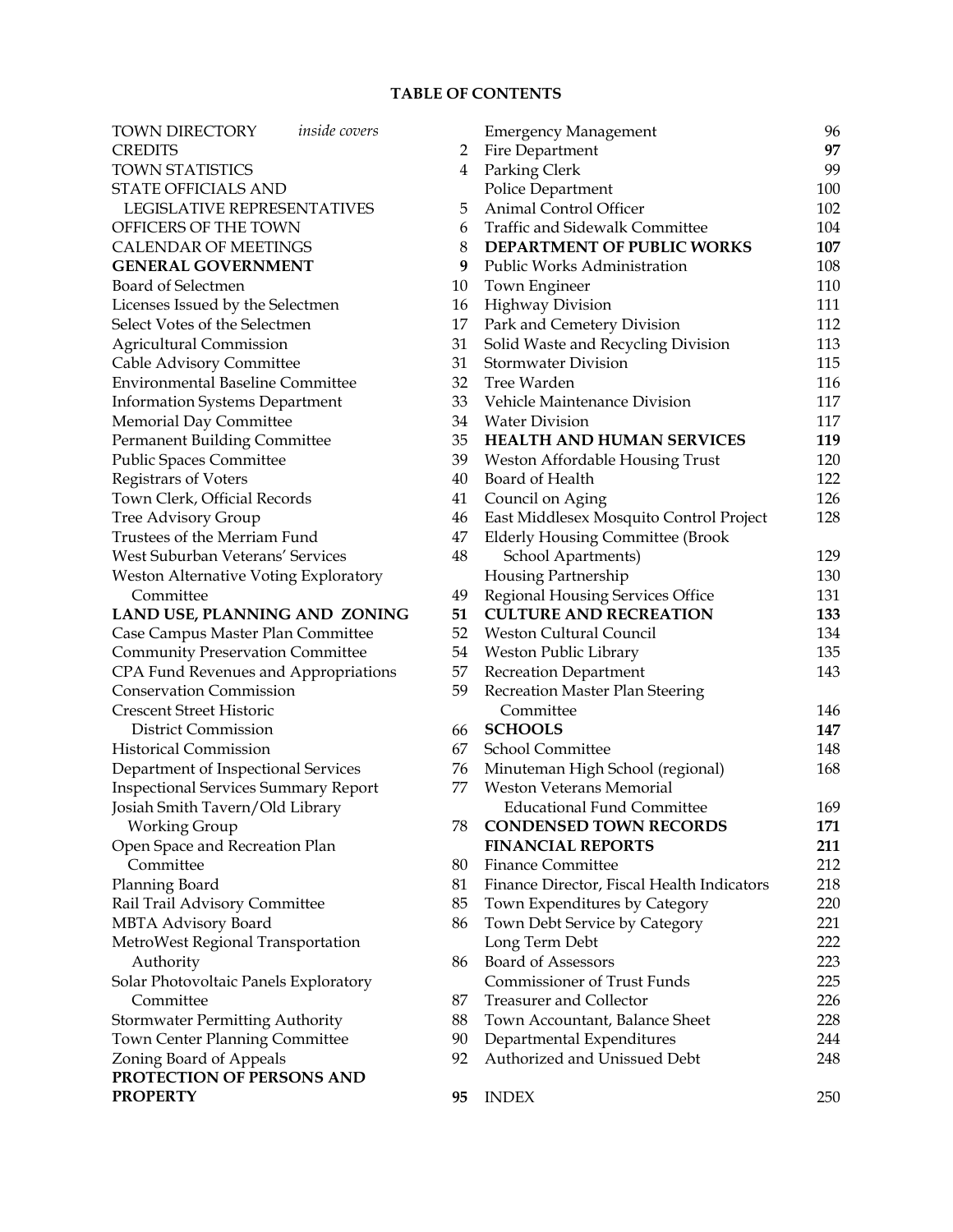#### **STATISTICS**

|                                                            |          | <b>Year Ending</b>              |                            | <b>Year Ending</b>              | <b>Year Ending</b>                |                                       | <b>Year Ending</b>              |
|------------------------------------------------------------|----------|---------------------------------|----------------------------|---------------------------------|-----------------------------------|---------------------------------------|---------------------------------|
|                                                            |          | 30-Jun-16                       |                            | 30-Jun-15                       | 30-Jun-14                         |                                       | 30-Jun-13                       |
| Population (1)                                             |          | 11,472                          |                            | 11,391                          | 11,581                            |                                       | 11,580                          |
| Number of Voters (1)                                       |          | 7,943                           |                            | 7,907                           | 7,455                             |                                       | 7,611                           |
| Number of Dwelling Houses (2)                              |          | 3,335                           |                            | 3,661                           | 3,661                             |                                       | 3,640                           |
| School Membership (3)                                      |          | 2,111                           |                            | 2,139                           | 2,206                             |                                       | 2,281                           |
| Valuation of Real Estate                                   | \$       | 5,811,898,500                   | \$                         | 5,811,898,500                   | \$<br>5,565,225,800               | \$                                    | 5,292,759,000                   |
| Valuation of Personal Property                             | \$       | 49,587,500                      | \$                         | 49,587,500                      | \$<br>47,233,400                  | \$                                    | 48,169,200                      |
| <b>Total Assessed Valuation</b>                            | \$       | 5,941,014,800                   | \$                         | 5,861,486,000                   | \$<br>5,612,459,200               | \$                                    | 5,340,928,200                   |
| Tax Rate per \$1,000 Valuation                             | \$       | 12.16                           | \$                         | 12.28                           | \$<br>12.73                       | \$                                    | 12.40                           |
| Town Debt                                                  | \$       | 85,069,900.00                   | \$                         | 87,927,000.00                   | \$<br>71,425,000.00               | \$                                    | 74,723,333.00                   |
|                                                            |          | <b>Year Ending</b><br>30-Jun-12 |                            | <b>Year Ending</b><br>30-Jun-11 | <b>Year Ending</b><br>30-Jun-10   |                                       | <b>Year Ending</b><br>30-Jun-09 |
| Population (1)                                             |          | 11,608                          |                            | 11,478                          | 11,475                            |                                       | 11,227                          |
| Number of Voters (1)                                       |          | 7,747                           |                            | 7,635                           | 7,740                             |                                       | 7,742                           |
| Number of Dwelling Houses (2)                              |          | 3,632                           |                            | 3,619                           | 3,615                             |                                       | 3,589                           |
| School Membership (3)                                      |          | 2,322                           |                            | 2,304                           | 2,315                             |                                       | 2,332                           |
| Valuation of Real Estate<br>Valuation of Personal Property | \$<br>\$ | 5,151,565,800<br>43,864,400     | \$                         | 5,183,632,300<br>39,840,500     | \$<br>5,222,126,200<br>38,678,600 | \$                                    | 5,197,227,100<br>34,784,600     |
| <b>Total Assessed Valuation</b>                            | \$       | 5,195,430,200                   | \$                         | 5,223,472,800                   | \$<br>5,260,804,800               | \$                                    | 5,232,011,700                   |
| Tax Rate per \$1,000 Valuation                             | \$       | 12.11                           | \$                         | 11.39                           | \$<br>11.10                       | $\mathfrak s$                         | 11.02                           |
| Town Debt                                                  | \$       | 62,474,331.00                   | \$                         | 67,690,004.00                   | \$<br>57,744,457                  | \$                                    | 58,214,199                      |
|                                                            |          | <b>Year Ending</b>              |                            | <b>Year Ending</b>              | <b>Year Ending</b>                |                                       | <b>Year Ending</b>              |
|                                                            |          | 30-Jun-08                       |                            | 30-Jun-07                       | 30-Jun-06                         |                                       | 30-Jun-05                       |
| Population (1)                                             |          | 11,134                          |                            | 10,875                          | 10,983                            |                                       | 11,022                          |
| Number of Voters (1)                                       |          | 7,301                           |                            | 6,555                           | 6,978                             |                                       | 7,162                           |
| Number of Dwelling Houses (2)                              |          | 3,589                           |                            | 3,597                           | 3,596                             |                                       | 3,569                           |
| School Membership (3)                                      |          | 2,349                           |                            | 2,363                           | 2,345                             |                                       | 2,301                           |
| Valuation of Real Estate                                   | \$       | 5,138,040,100                   | \$                         | 5,071,256,200                   | \$<br>4,986,192,400               | \$                                    | 4,828,065,700                   |
| Valuation of Personal Property                             |          | 34,222,500                      |                            | 30,951,200                      | 27,680,200                        |                                       | 27,474,300                      |
| <b>Total Assessed Valuation</b>                            | \$       | 5,172,262,600                   | \$                         | 5,102,207,400                   | \$<br>5,013,872,600               | $\, \, \raisebox{12pt}{$\mathbb{S}$}$ | 4,855,540,000                   |
| Tax Rate per \$1,000 Valuation                             | \$       | 10.67                           | $\boldsymbol{\mathsf{\$}}$ | 10.26                           | \$<br>9.95                        |                                       | 9.46                            |
| Town Debt                                                  | \$       | 64,414,933                      | \$                         | 67,291,666                      | \$<br>66,264,399                  | \$                                    | 55,662,131                      |

(1) Population is as of January 1. The number of registered voters is as of December 31 of corresponding year

(2) Does not include 93 units at Norumbega Pt., 62 units in Merriam Village, and 75 units in Brook School Apts.

(3) Average membership as of October 1 of corresponding year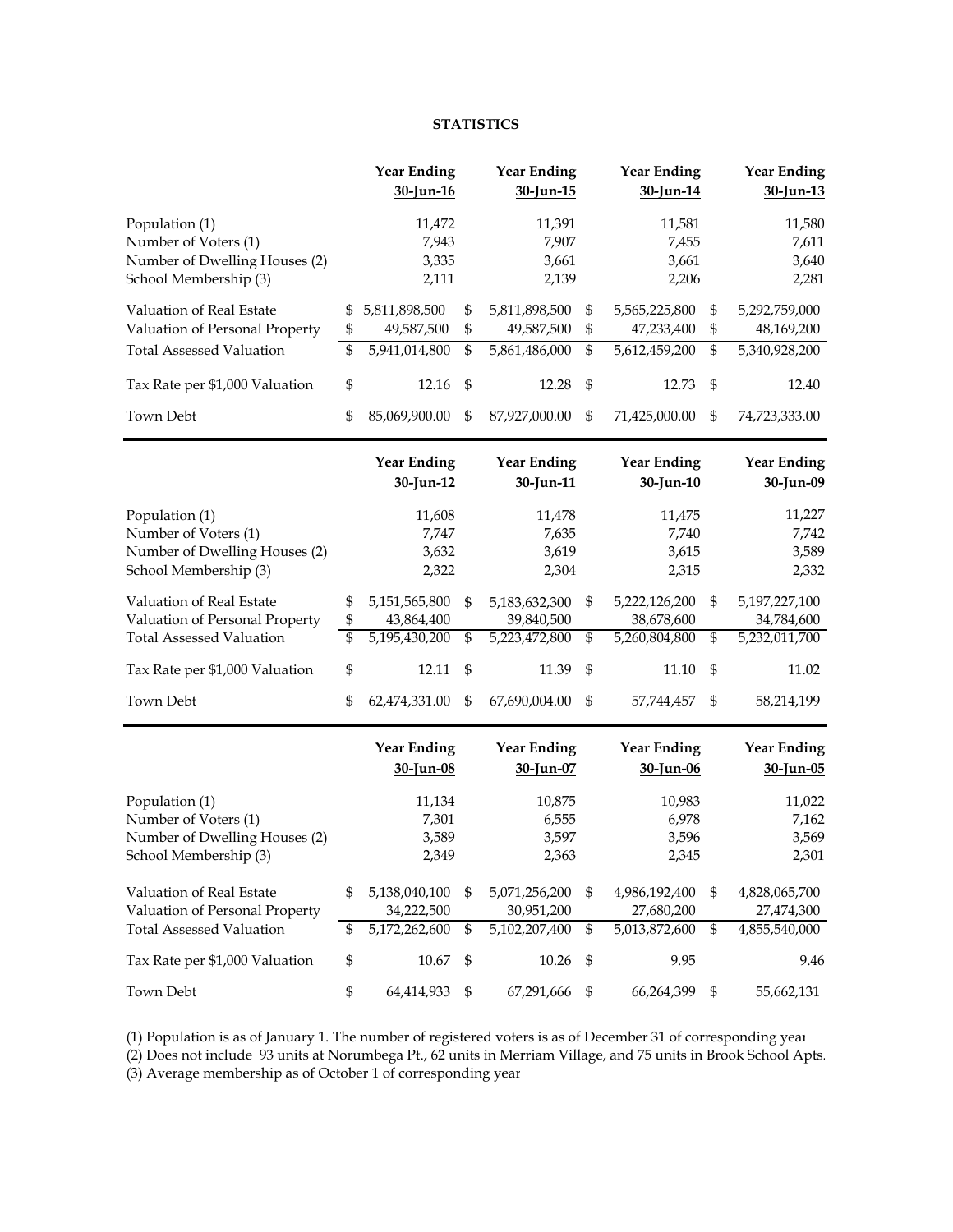## **OFFICERS OF THE TOWN OF WESTON**

*As of December 31, 2016* 

## **ELECTED BY THE VOTERS**

|                                     | <u>Terms Expire</u> |                              | <u>Terms Expire</u> |
|-------------------------------------|---------------------|------------------------------|---------------------|
| <b>Board of Assessors</b>           |                     | <b>Measurers of Lumber</b>   |                     |
| Gary C. Koger, Chair                | 2018                | James Barry                  | 2017                |
| Phyllis R. Kominz                   | 2018                | <b>Robin Peakes Coutts</b>   | 2017                |
| Tamilyn M. Levin                    | 2017                | <b>Cameron Peters</b>        | 2017                |
| Alan T. Orth                        | 2017                |                              |                     |
| Paul L. Zorfass                     | 2019                | Moderator                    |                     |
|                                     |                     | Thomas S. Crane              | 2017                |
| <b>Board of Health</b>              |                     |                              |                     |
| David R. Kominz, M.D., Chair        | 2017                | <b>Planning Board</b>        |                     |
| Karl Benedict                       | 2019                | Alfred L. Aydelott, Chair    | 2019                |
| Elisabeth DiPietro, M.D.            | 2018                | Roy Chatalbash               | 2018                |
|                                     |                     | Anthony Flynn                | 2020                |
| <b>Board of Library Trustees</b>    |                     | Stephen R. Oppenheimer       | 2017                |
| Doris A. Sullivan, Chair            | 2019                | Susan J. Zacharias           | 2021                |
| Joel Angiolillo                     | 2018                |                              |                     |
| Emily Hutcheson                     | 2019                | <b>Recreation Commission</b> |                     |
| Denise Mosher                       | 2018                | Matthew Schulman, Chair      | 2019                |
| Joseph W. Mullin                    | 2017                | Michelle Callanan            | 2018                |
| Julie D. Panagakos                  | 2017                | Franz Loeber                 | 2018                |
|                                     |                     | Elly D. Pendergast           | 2017                |
| <b>Board of Selectmen</b>           |                     | Victoria A. Whalen           | 2019                |
| Christopher E. Houston, Chair       | 2018                | Xinsheng Zhu                 | 2017                |
| Douglas P. Gillespie, Clerk         | 2019                |                              |                     |
| Michael H. Harrity                  | 2017                | <b>School Committee</b>      |                     |
|                                     |                     | Danielle Black, Chair        | 2017                |
| <b>Commissioners of Trust Funds</b> |                     | Edward E. Heller, Vice Chair | 2019                |
| Charles M. Ganson, Jr., Chair       | 2017                | Alexander R. Cobb            | 2018                |
| Thomas E. Bator                     | 2018                | John E. Henry                | 2018                |
| Janell Phillips                     | 2019                | Sanjay Saini                 | 2019                |